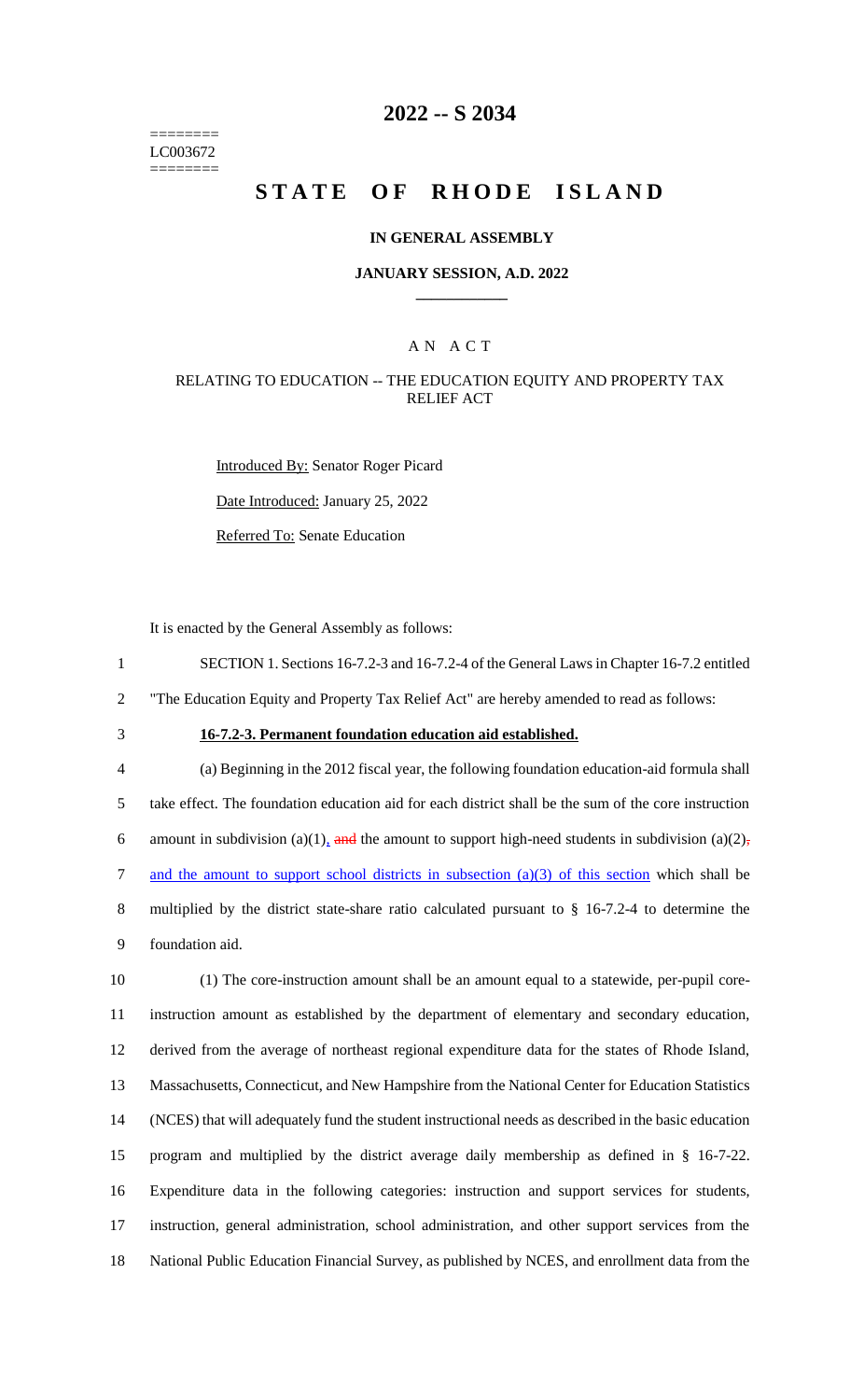Common Core of Data, also published by NCES, will be used when determining the core- instruction amount. The core-instruction amount will be updated annually. For the purpose of calculating this formula, school districts' resident average daily membership shall exclude charter school and state-operated school students.

 (2) The amount to support high-need students beyond the core-instruction amount shall be determined by multiplying a student success factor of forty percent (40%) by the core instruction 7 per-pupil amount described in subdivision (a)(1) and applying that amount for each resident child whose family income is at or below one hundred eighty-five percent (185%) of federal poverty guidelines, hereinafter referred to as "poverty status."

 (3) The amount to support school districts with students residing in housing taxed in 11 accordance with § 44-5-13.11, shall be determined by multiplying a housing factor of forty percent 12 (40%) by the core instruction per pupil amount described in  $\S$  16-7.2-3(a)(1), and applying that 13 amount to all resident children residing in housing taxed in accordance with § 44-5-13.11.

 (b) The department of elementary and secondary education shall provide an estimate of the foundation education aid cost as part of its budget submission pursuant to § 35-3-4. The estimate shall include the most recent data available as well as an adjustment for average daily membership growth or decline based on the prior year experience.

 (c) In addition, the department shall report updated figures based on the average daily membership as of October 1 by December 1.

 (d) Local education agencies may set aside a portion of funds received under subsection (a) to expand learning opportunities such as after school and summer programs, full-day kindergarten and/or multiple pathway programs, provided that the basic education program and all other approved programs required in law are funded.

 (e) The department of elementary and secondary education shall promulgate such regulations as are necessary to implement fully the purposes of this chapter.

### **16-7.2-4. Determination of state's share.**

 (a) For each district, the state's share of the foundation education aid calculated pursuant to § 16-7.2-3(a) shall use a calculation that considers a district's revenue-generating capacity and concentration of high-need students. The calculation is the square root of the sum of the state-share ratio for the community calculation, pursuant to § 16-7-20, squared plus the percentage of students

31 residing in housing taxed in accordance with § 44-5-13.11 squared, plus the district's percentage of

students in grades PK-6 in poverty status squared, divided by two.

 (b) For purposes of determining the state's share, school district student data used in this calculation shall include charter school and state school students. These ratios are used in the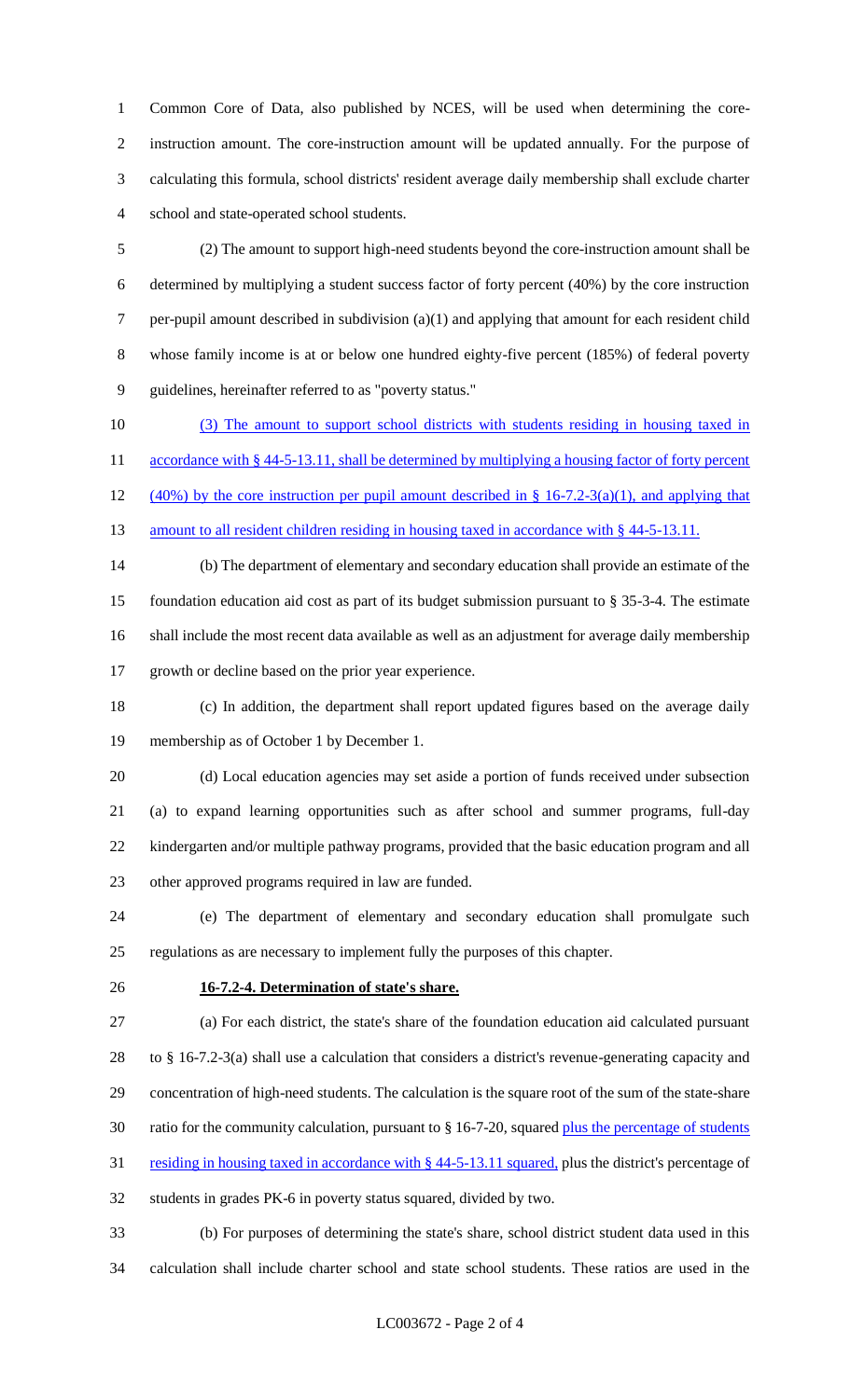- 1 permanent foundation education aid formula calculation described in § 16-7.2-5.
- 2 SECTION 2. This act shall take effect upon passage and shall apply to all school years
- 3 commencing on or after July 1, 2022.

#### $=$ LC003672 ========